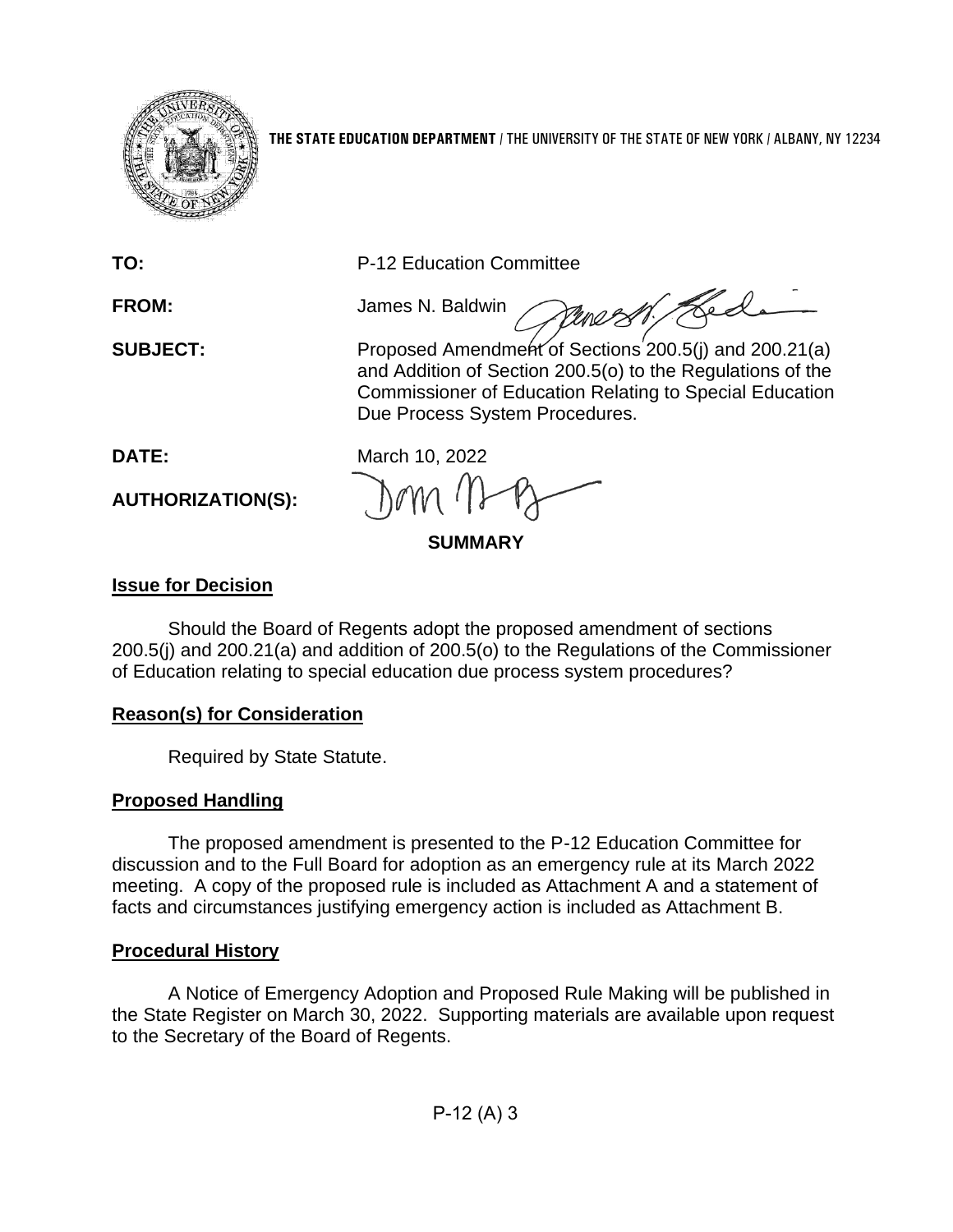#### **Background Information**

In May 2019, the Department's Office of Special Education (OSE) imposed a compliance assurance plan (CAP) on the New York City Department of Education (NYCDOE). The CAP requires, among other actions, that the NYCDOE address the volume of due process special education complaints filed annually, with the expectation that these actions would eventually lead to a reduction in due process complaint filings. Since January 2020, the Department, through its consultant Deusdedi Merced, has trained and certified an additional 107 new impartial hearing officers (IHOs) to work exclusively in New York City (NYC). The purpose of this training and certification of IHOs was to assist in addressing the volume of due process complaints in NYC. Despite this influx of IHOs and the imposition of the CAP, there are still thousands of complaints awaiting IHO appointment in NYC.

At the November 2021 Regents meeting, it was noted that in the 2020-2021 school year, 14,141 special education due process complaints were filed in NYC as compared to 10,798 filings during the 2019-2020 school year. As of February 18, 2022, the volume of cases has resulted in a waitlist of approximately 4,049 due process complaints in NYC that do not yet have an IHO appointed.

Chapter 812 of the Laws of 2021 (Chapter 812) was enacted to address the timely resolution of due process complaints. Chapter 812, effective March 29, 2022, amends Education Law §4404 to permit immediate appointment of an IHO to due process complaints that have been on the waitlist for 196 days so that the IHO can issue an order based on a proposed order of relief submitted by the parent identifying appropriate and individualized programs and services for the student.

Therefore, the Department proposes to amend the Commissioner's regulations to conform such with Chapter 812. Specifically, the proposed rule amends section 200.5(j)(3)(i)(a) of the Commissioner's regulations to permit the immediate appointment of an IHO to conduct an accelerated review of a due process complaint. Also proposed is the addition of section 200.5(o) to the Commissioner's regulations which establishes the process by which a parent may request an accelerated review and indicates the timelines and procedures for an IHO to issue an accelerated order of relief or finding. Finally, the proposed amendment to section 200.21(a) of the Commissioner's regulations establishes the compensation rate for IHOs that have been appointed to accelerated due process cases.

#### **Related Regents Items**

November 2021: [Proposed Amendment to Sections 200.1 and 200.5 of the Regulations](https://www.regents.nysed.gov/common/regents/files/1121p12d2.pdf)  [of the Commissioner of Education Relating to Special Education Impartial Hearing](https://www.regents.nysed.gov/common/regents/files/1121p12d2.pdf)  [Officers and the Special Education Due Process System Procedures](https://www.regents.nysed.gov/common/regents/files/1121p12d2.pdf) (https://www.regents.nysed.gov/common/regents/files/1121p12d2.pdf).

September 2021: [Proposed Amendment to Sections 52.30, 63.9, 70.4, 74.6, 75.2, 75.5,](https://www.regents.nysed.gov/common/regents/files/921brca8.pdf)  [76.2, 79-9.3, 79-10.3, 79-11.3, 79-12.3, 80-5.3, 80-5.4, 83.5, 87.2, 87.5, 145-2.15,](https://www.regents.nysed.gov/common/regents/files/921brca8.pdf)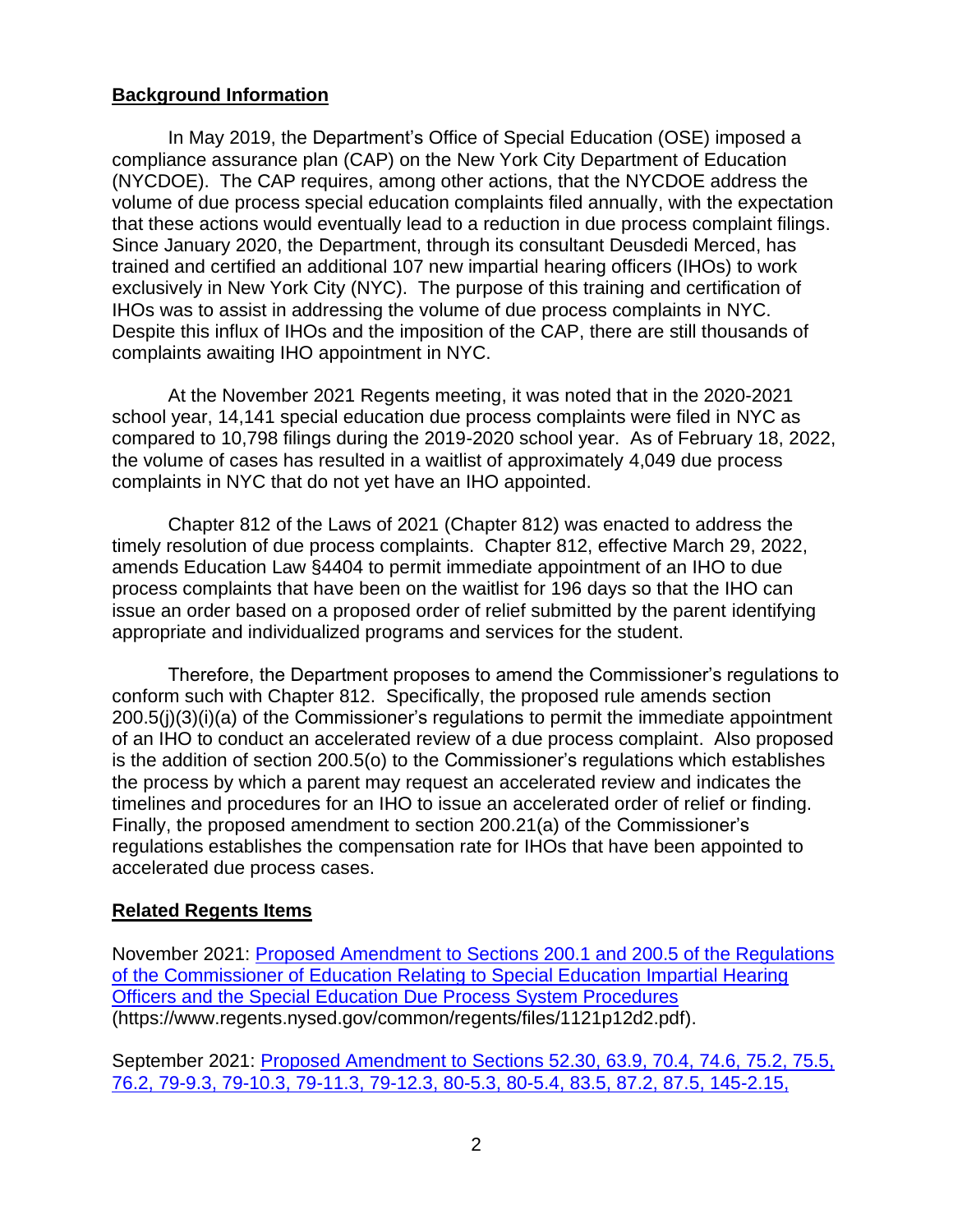[155.17, 200.5, 200.6, and 279.15 of the Regulations of the Commissioner of Education](https://www.regents.nysed.gov/common/regents/files/921brca8.pdf)  [Relating to Addressing the COVID-19 Crisis](https://www.regents.nysed.gov/common/regents/files/921brca8.pdf) (https://www.regents.nysed.gov/common/regents/files/921brca8.pdf)

February 2021: Proposed Amendment [to Sections 52.21, 60.6, 61.19, 80-1.2, 80-3.7,](https://www.regents.nysed.gov/common/regents/files/1021brca6.pdf)  [100.1, 100.2, 100.4, 100.5, 100.6, 100.7, 100.19 and 151-1.3 and the addition of](https://www.regents.nysed.gov/common/regents/files/1021brca6.pdf)  [Section 80-5.27 to the Regulations of the Commissioner of Education Relating to](https://www.regents.nysed.gov/common/regents/files/1021brca6.pdf)  [Addressing the COVID-19 Crisis](https://www.regents.nysed.gov/common/regents/files/1021brca6.pdf) [\(https://www.regents.nysed.gov/common/regents/files/1021brca6.pdf\)](https://www.regents.nysed.gov/common/regents/files/1021brca6.pdf)

July 2020: [Proposed Amendments to Sections 200.1 and 200.5 of the Regulations of](https://www.regents.nysed.gov/common/regents/files/720brd4revised.pdf)  [the Commissioner of Education Relating to Special Education Impartial Hearing Officers](https://www.regents.nysed.gov/common/regents/files/720brd4revised.pdf)  and the Special [Education Due Process System Procedures](https://www.regents.nysed.gov/common/regents/files/720brd4revised.pdf) (https://www.regents.nysed.gov/common/regents/files/720brd4revised.pdf)

March 2020: [Proposed Amendments to Sections 200.1 and 200.5 of](https://www.regents.nysed.gov/common/regents/files/320p12d4.pdf) the Regulations of [the Commissioner of Education Relating to Special Education Impartial Hearing Officers](https://www.regents.nysed.gov/common/regents/files/320p12d4.pdf)  [and the Special Education Due Process System Procedures](https://www.regents.nysed.gov/common/regents/files/320p12d4.pdf) (https://www.regents.nysed.gov/common/regents/files/320p12d4.pdf)

January 2020: [Expanding the Pool of Applicants to Serve as Impartial Hearing Officers](https://www.regents.nysed.gov/common/regents/files/120p12d3.pdf)  [to Hear Special Education Due Process Complaints Filed in New York City](https://www.regents.nysed.gov/common/regents/files/120p12d3.pdf) [\(http://www.regents.nysed.gov/common/regents/files/120p12d3.pdf\)](http://www.regents.nysed.gov/common/regents/files/120p12d3.pdf)

### **Recommendation**

It is recommended that the Board of Regents take the following action:

VOTED: That section 200.5(j) and 200.21(a) of the Regulations of the Commissioner of Education be amended and section 200.5(o) of the Regulations of the Commissioner of Education be added, as submitted, effective March 29, 2022, as an emergency action upon a finding by the Board of Regents that such action is necessary for the preservation of the general welfare to conform the Commissioner's regulations to Chapter 812 of the Laws of 2021 on its effective date.

### **Timetable for Implementation**

If adopted as an emergency rule at the March Regents meeting, the emergency rule will become effective March 29, 2022. It is anticipated that the proposed amendment will be presented for permanent adoption at the September 2022 Board of Regents meeting, after publication of the proposed amendment in the State Register and expiration of the public comment period required under the State Administrative Procedure Act. Because the emergency action will expire before the July 2022 Regents meeting, it is anticipated that an additional emergency action will be presented for adoption at the May and July 2022 Regents meetings. If adopted at the September 2022 meeting, the proposed amendment will become effective as a permanent rule on September 28, 2022.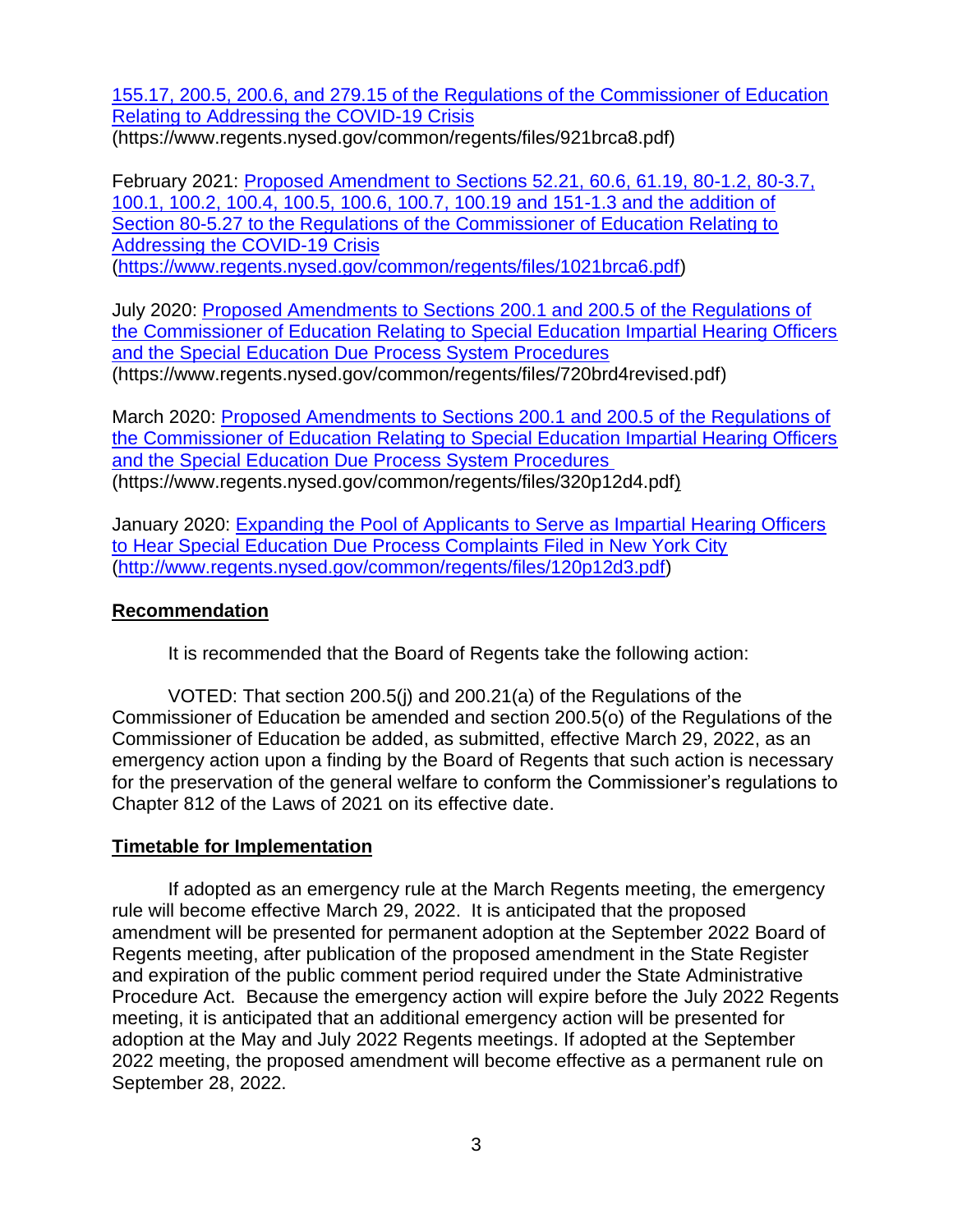#### **Attachment A**

AMENDMENT TO THE REGULATIONS OF THE COMMISSIONER OF EDUCATION

Pursuant to sections 101, 207, 305, 3214, 4403, 4404, and 4410 of the Education Law and Chapter 812 of the Laws of 2021.

1. Clause (a) of subparagraph (i) of paragraph (3) of subdivision (j) of section 200.5 of the Regulations of the Commissioner of Education, is amended to read as follows:

(*a*) (1) The rotational selection process must be initiated immediately, but not later than two business days after receipt by the school district of the due process complaint notice or mailing of the due process complaint notice to the parent.

(2) Notwithstanding subclause (1) of this clause, pursuant to Education Law §4404(1-a), if an impartial hearing officer is not appointed within 196 days from receipt by the district of a due process complaint filed by the parent regarding the evaluation, educational placement, provision of a free appropriate public education to the student or in accordance with Education Law §3602-c, an opportunity to seek accelerated relief pursuant to subdivision (o) of this section shall be provided. Temporary appointment of an impartial hearing officer to determine the student's placement during the pendency of a proceeding brought pursuant to this Part, consolidation of cases, or provision of an independent educational evaluation, or when a refiled case is assigned pursuant to subparagraph (iv) of paragraph (6) of this subdivision and subsequently placed back on the list of due process complaint notices awaiting appointment of an impartial hearing officer shall not constitute appointment of an impartial hearing officer for the purposes of the paragraph above.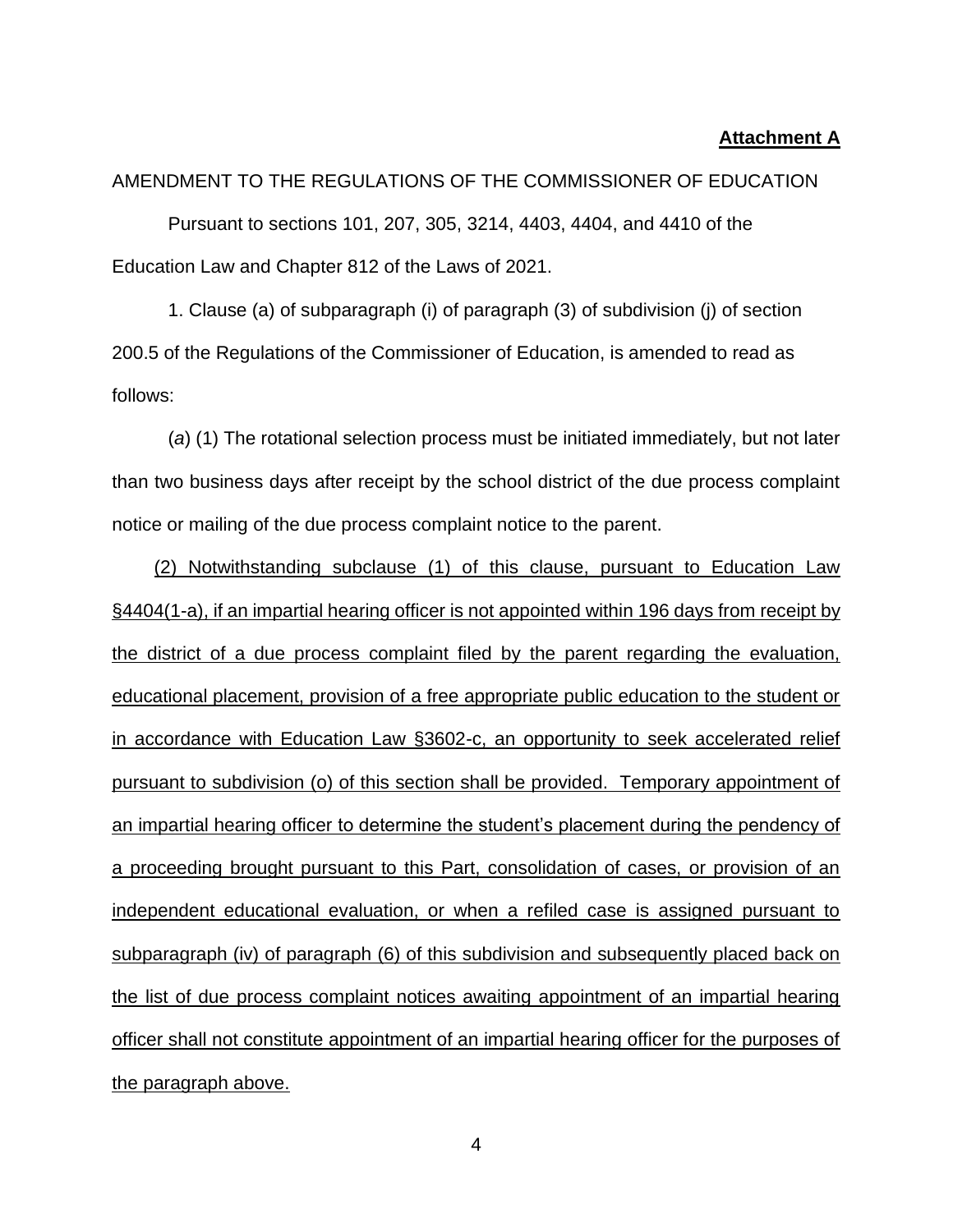2. Section 200.5 of the Regulations of the Commissioner of Education is amended by adding a new subdivision (o) to read as follows:

(o) Accelerated review and order of relief**.**

(1) Pursuant to Education Law §4404(1-a) a district shall notify a parent in writing no later than five business days after 196 days have elapsed since the filing of the due process complaint. Thereafter, the parent may request immediate appointment of an impartial hearing officer to undertake an accelerated review, under the following circumstances:

(i) the complaint does not involve a claim regarding initial identification as a student with a disability or a manifestation determination;

(ii) the parent requests initiation of accelerated review; and

(iii) the parent agrees that the review will be conducted based exclusively on the written record developed pursuant to this section.

(2) When accelerated review is sought, the district shall be deemed to have denied the student a free appropriate public education by virtue of the delay in the appointment of an impartial hearing officer. This finding is binding and shall not be subject to appeal to a State review officer of the State Education Department pursuant to subdivision (k) of this section.

(3) The accelerated review shall be conducted in place of the hearing procedures specified in subdivision (j) of this section and shall be conducted in accordance with the following schedule:

(i) Within one business day of receipt of a parent's request for accelerated review, an impartial hearing officer shall be appointed pursuant to subdivision (e) of section 200.2 of this Part to conduct the accelerated review.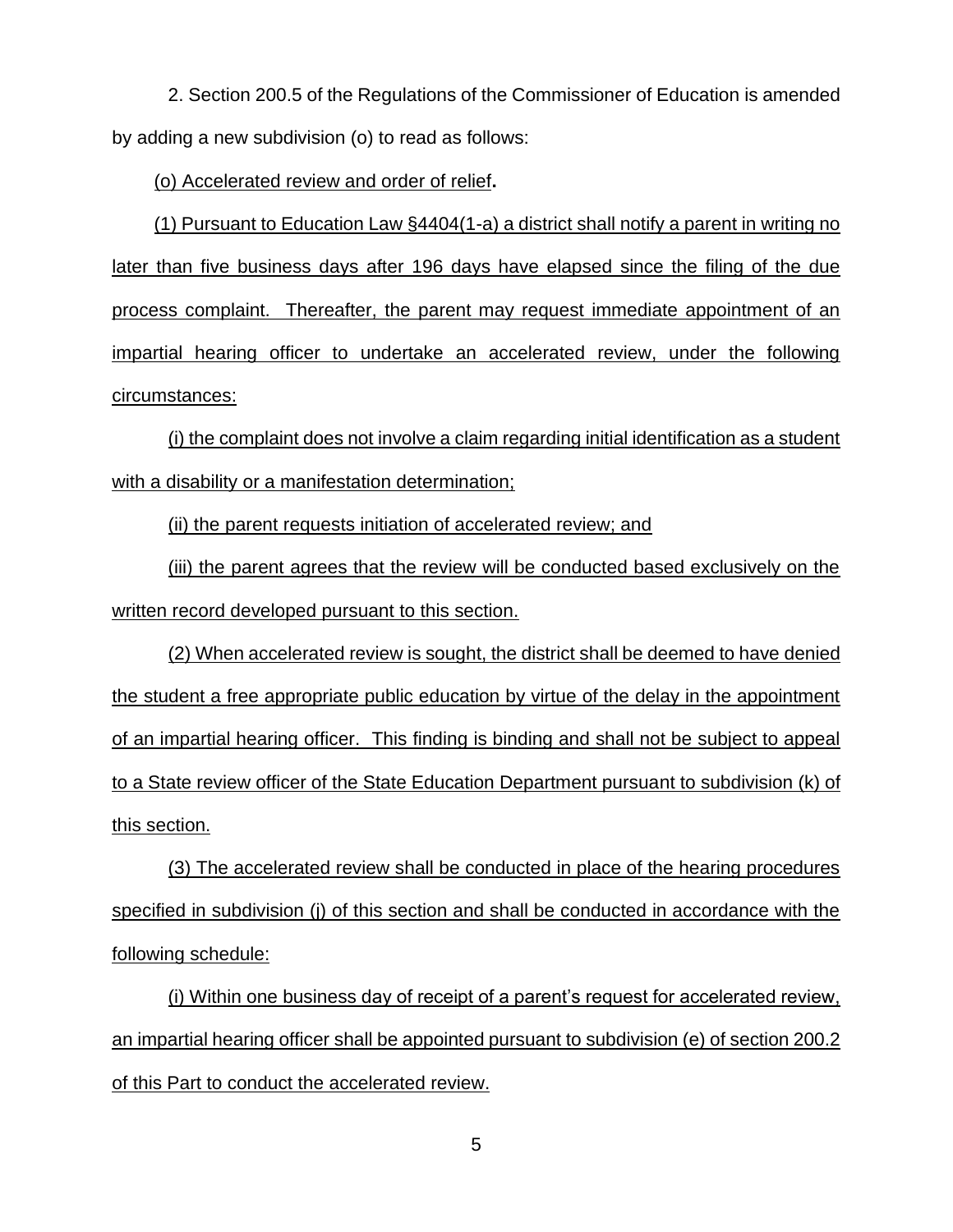(ii) Within two business days of appointment, the impartial hearing officer shall notify the parties via email of the schedule for the electronic submission by the parent of a proposed order of relief and supporting written documentation pursuant to this section; such documentation may include affidavits, affirmations, and/or declarations as well as exhibits.

(iii) The schedule must require completion of the parent's submission of all documentation via email to the impartial hearing officer and to the district's representative no later than 10 business days after the date of the impartial hearing officer's notification pursuant to subparagraph (ii) of this paragraph.

(iv) Within two business days after receipt of the parents' electronic submission, the school district may file objections to the proposed relief together with a proffer of any documentation it wishes to be permitted to enter into the record for review by the impartial hearing officer. The district's objections and any supporting documentation must be submitted via email to the impartial hearing officer and the parent.

(v) Within two business days after receipt of the school district's objections to the proposed relief, if any, the parent may submit a written response via email to the impartial hearing officer and to the district's representative.

(vi) Within two business days after receipt of the parent's response, if any, or two business days after receipt of the parents' proposed order and evidence, if no objections and supporting documentation are submitted, the impartial hearing officer shall determine what documents are to be admitted, and shall certify the record that forms the basis for the order of relief or finding.

(vii) Within two business days after certification of the record, the impartial hearing officer shall issue a final determination in the form of: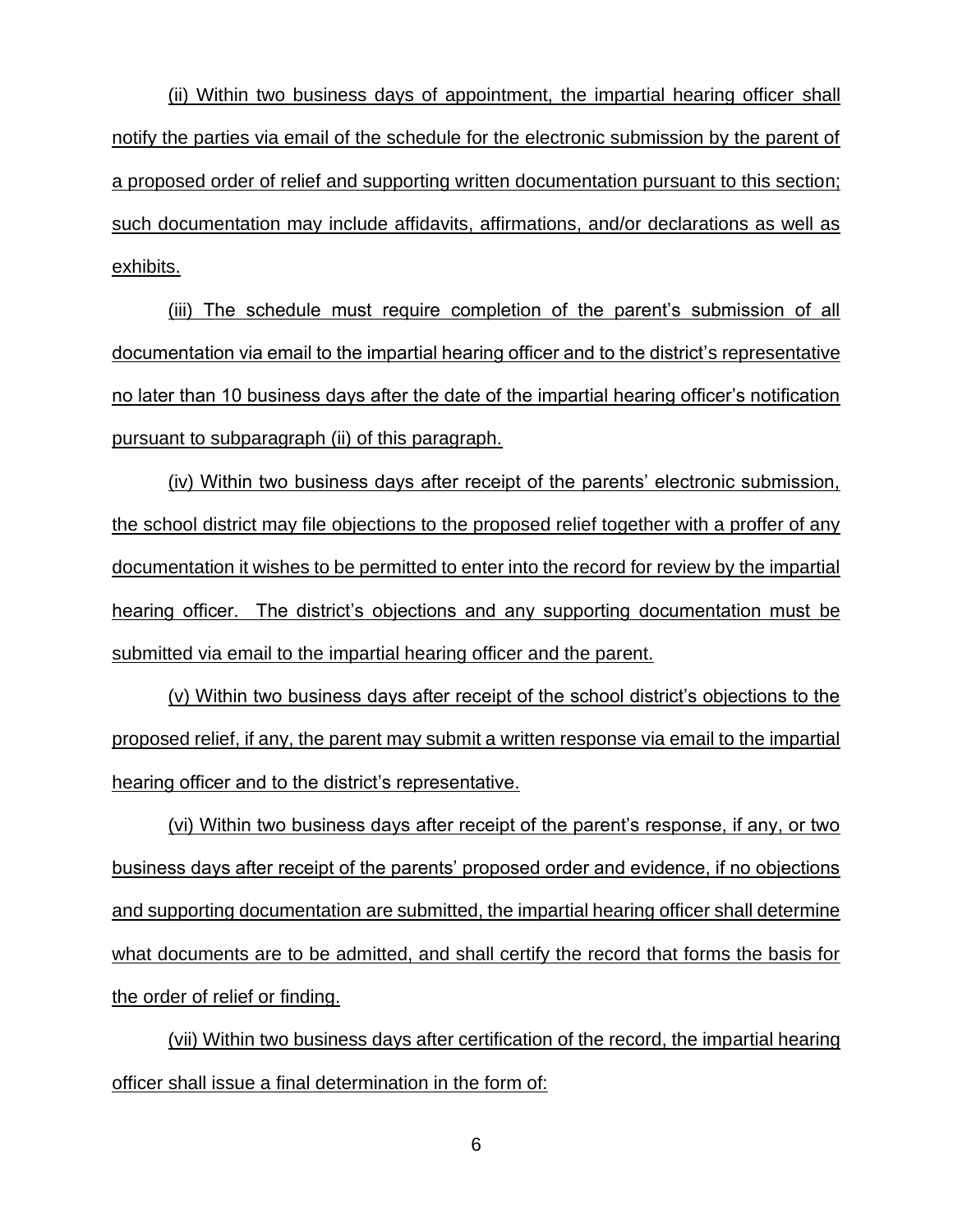(a) the order of relief proposed by the parents;

(b) the order of relief proposed by the parents as modified by the impartial hearing officer based upon the written record; or

(c) a finding that no relief is warranted based upon the written record.

(vii) If either party disagrees with the impartial hearing officer's order of relief or finding, they retain the right to appeal to a State review officer of the State Education Department consistent with paragraph two of this subdivision and with the procedures outlined in subdivision (k) of this section, except that a parent cannot appeal a final determination in the form of the order of relief proposed by the parent.

(4) School districts that have had due process complaint notices resolved pursuant to this subdivision shall report annually, on a form and in a format prescribed by the Commissioner, the number of complaints that sought accelerated relief, the nature of the particular relief sought, and the resolution of such complaints, to the governor, the Commissioner, the temporary president of the senate, the speaker of the assembly, the chair of the senate education committee, the chair of the senate city of New York education committee and the chair of the assembly education committee.

3. Subdivision (a) of section 200.21 of the Regulations of the Commissioner of Education is amended to read as follows:

(a) *Impartial hearing officer rates.* Commencing July 1, 1995, impartial hearing officers shall be compensated in an amount not to exceed the applicable rate prescribed in a schedule of maximum rates approved by the director of the Division of the Budget. Provided, however, that any impartial hearing officers, other than impartial hearing officers assigned by a permanent, standing administrative tribunal in a city school district having a population of one million or more inhabitants, who are appointed to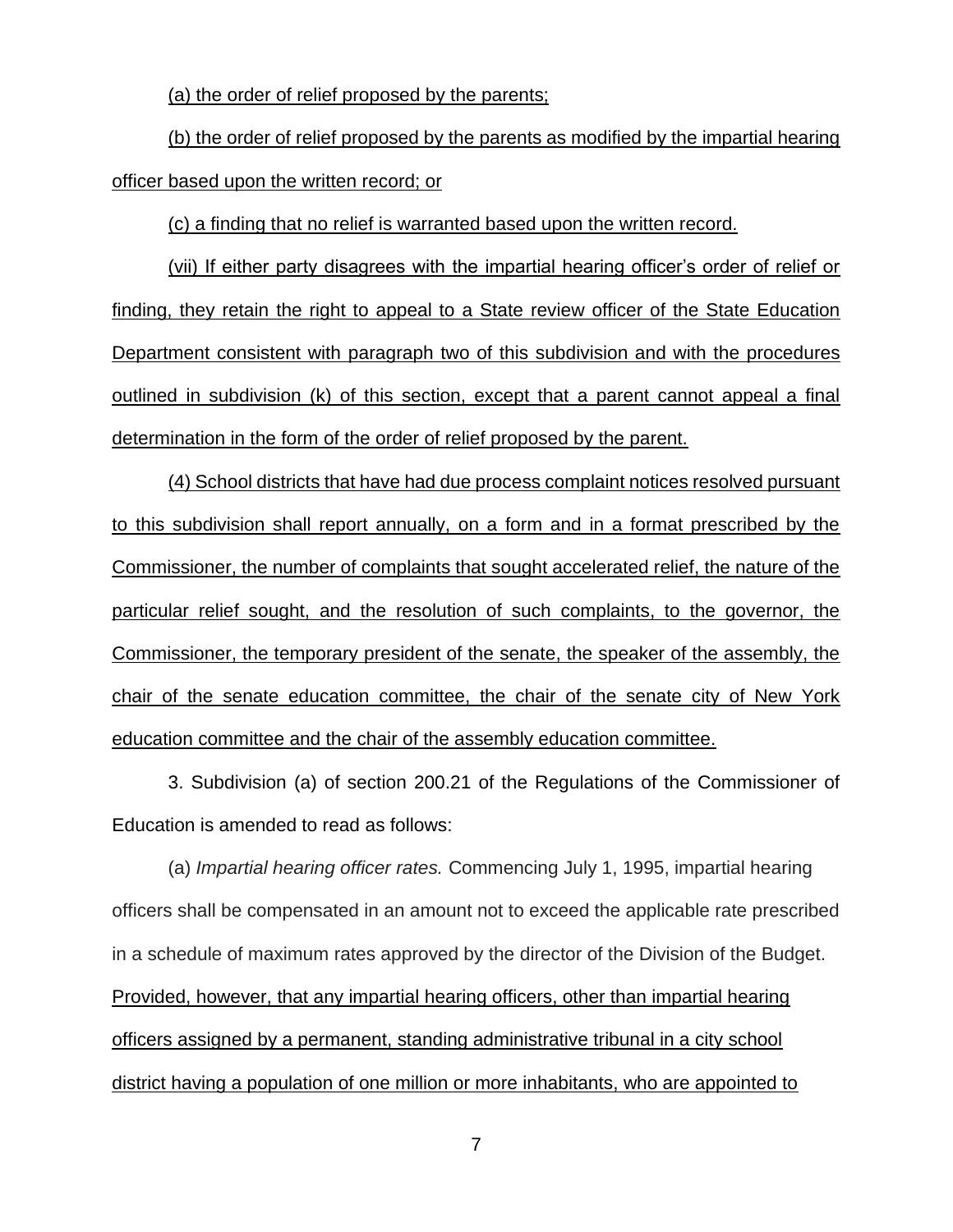# conduct an accelerated review as outlined in subdivision (o) of section 200.5 of this Part shall be compensated at a flat rate of \$500 per case.

#### **Attachment B**

# STATEMENT OF FACTS AND CIRCUMSTANCES WHICH NECESSITATE EMERGENCY ACTON

In May 2019, the Department's Office of Special Education (OSE) imposed a compliance assurance plan (CAP) on the New York City Department of Education (NYCDOE). The CAP requires, among other actions, that the NYCDOE address the volume of due process special education complaints filed annually, with the expectation that these actions would eventually lead to a reduction in due process complaint filings. Since January 2020, the Department, through its consultant Deusdedi Merced, has trained and certified 107 new impartial hearing officers (IHOs) to work exclusively in New York City (NYC). The purpose of these hiring's was to help address the volume of due process complaints in NYC. Despite this influx of hearing officers and the imposition of the CAP, the number of due process complaints awaiting IHO appointment continue to grow in NYC.

At the November 2021 Regents meeting, it was noted that in the 2020-2021 school year, 14,141 special education due process complaints were filed in NYC, as compared to 10,798 filings during the 2019-2020 school year. As of February 18, 2022, this volume of cases has resulted in a waitlist of approximately 4,049 due process complaints in NYC that do not yet have an IHO appointed.

Chapter 812 of the Laws of 2021 (Chapter 812) was enacted to address the timely resolve of due process complaints. Chapter 812, effective March 29, 2022, amends Education Law §4404 to permit immediate appointment of an IHO to due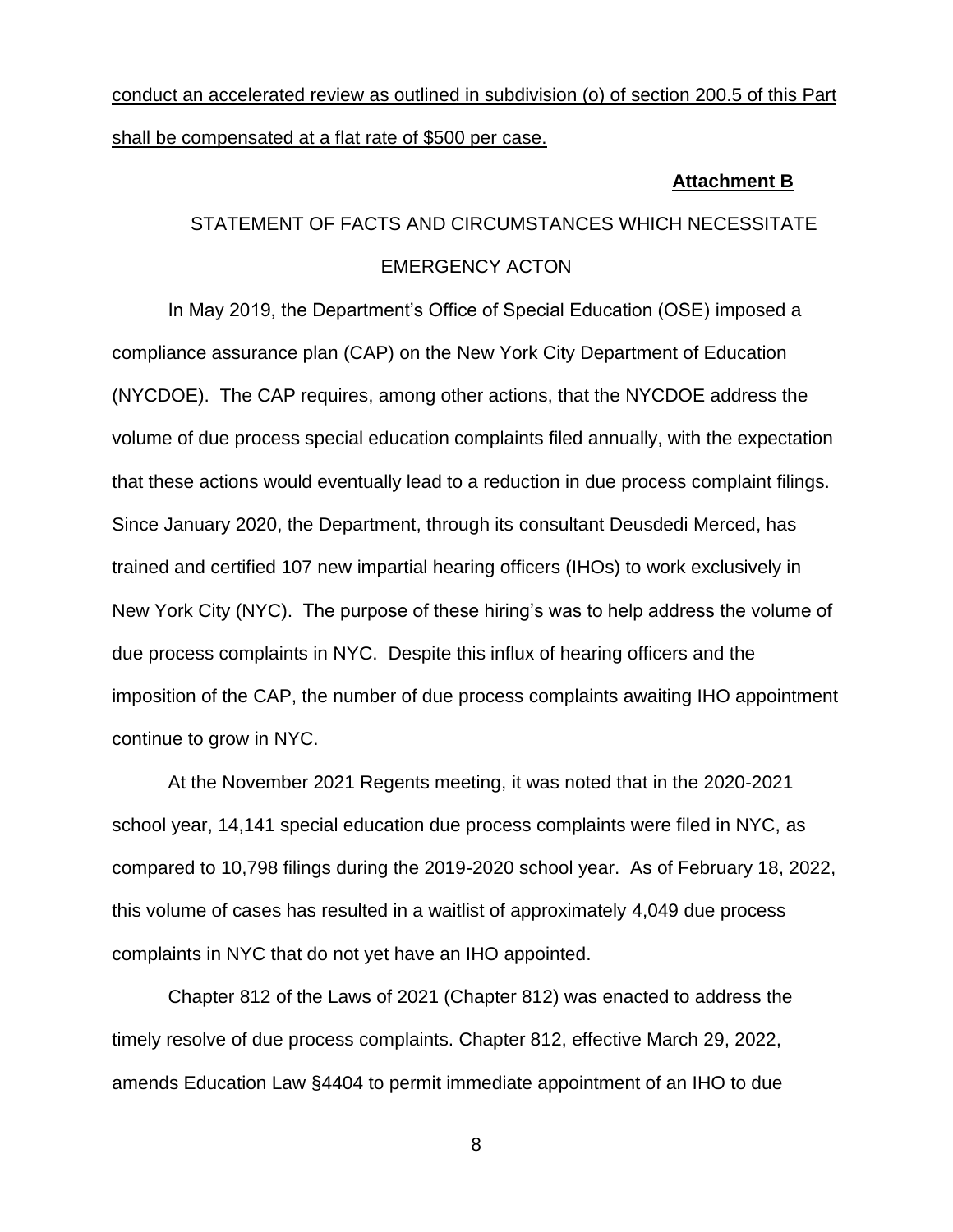process complaints that have been on the waitlist for 196 days so that the IHO can issue an order based on a proposed order of relief submitted by the parent identifying appropriate and individualized programs and services for the student.

Therefore, the Department proposes to amend the Commissioner's regulations to conform such with Chapter 812. Specifically, the proposed rule amends section 200.5(j)(3)(i)(a) of the Commissioner's regulations to permit the immediate appointment of an IHO to conduct an accelerated review of a due process complaint. Also proposed is the addition of section 200.5(o) to the Commissioner's regulations which establishes the process by which a parent may request an accelerated review and indicates the timelines and procedures for an IHO to issue an accelerated order of relief or finding. Finally, the proposed amendment to section 200.21(a) of the Commissioner's regulations establishes the compensation rate for IHOs that have been appointed to accelerated due process cases.

Since the Board of Regents meets at fixed intervals, the earliest the proposed amendment could be adopted by regular (nonemergency) action after expiration of the public comment period provided for in the State Administrative Procedure Act (SAPA) sections 201(1) and (5) would be the September 2022 Regents meeting. Furthermore, pursuant to SAPA 203(1), the earliest effective date of the proposed rule, if adopted at the September 2022 meeting, would be the date the Notice of Adoption would be published in the State Register.

Therefore, emergency action is necessary at the March 2022 meeting for the preservation of the general welfare to immediately conform the Commissioner's regulations to Chapter 812 of the Laws of 2021.